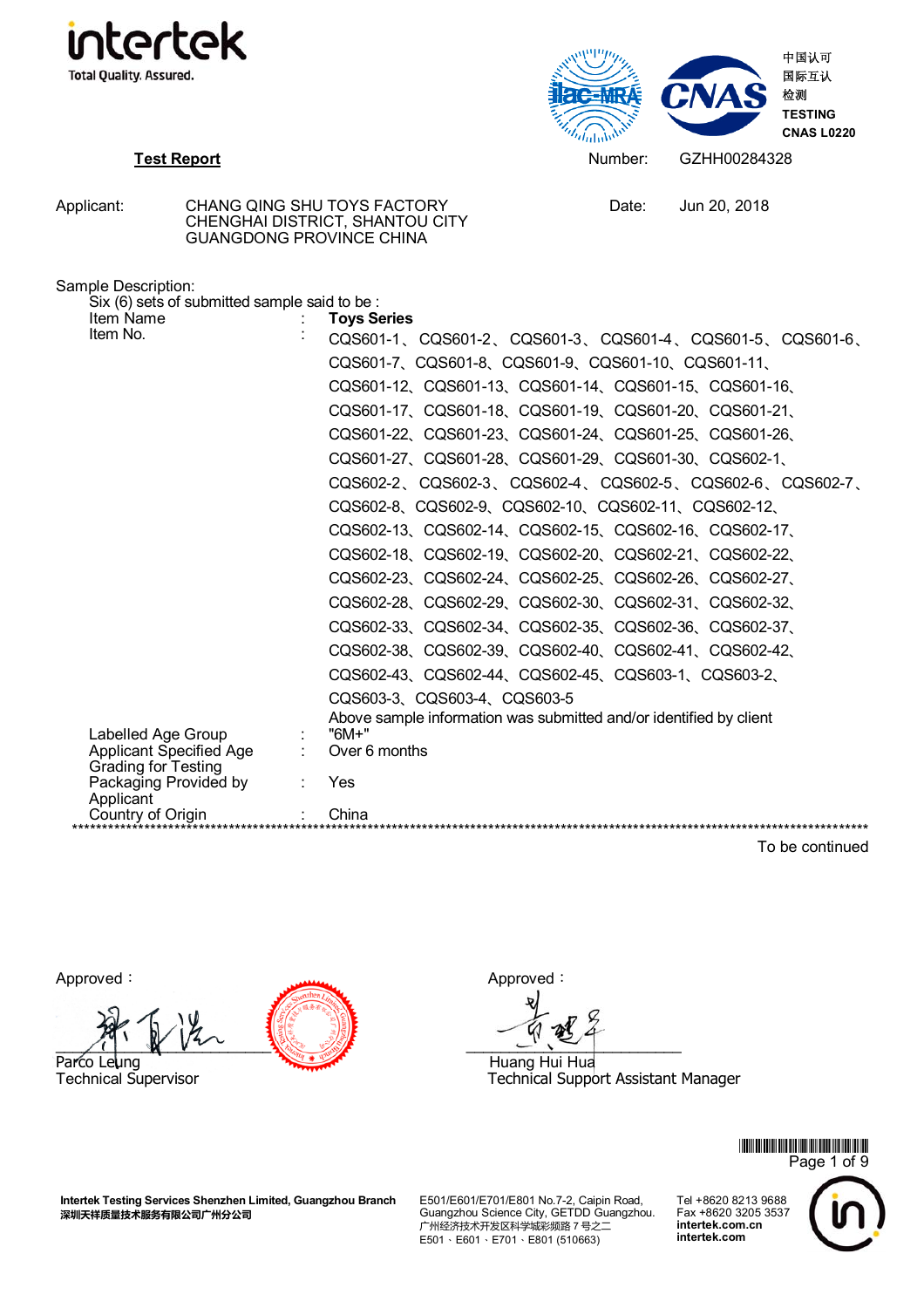



|                                                       | As requested by the applicant, refer to attached page(s) for details.                                                                                                    |                |
|-------------------------------------------------------|--------------------------------------------------------------------------------------------------------------------------------------------------------------------------|----------------|
| Conclusion:<br>Tested sample<br>Submitted sample sets | Standard<br>EN71-1:2014 for mechanical and<br>physical<br>properties                                                                                                     | Result<br>Pass |
|                                                       | EN71-2: $2011+A1:2014$ Flammability test                                                                                                                                 | Pass           |
| Tested component(s) of<br>submitted sample sets       | EN71-3:2013+A2:2017 on migration<br>of certain elements                                                                                                                  | Pass           |
|                                                       | EN71-3:2013+A2:2017 on migration<br>of certain elements (excluding lead migration) &<br>lead migration of EU 2017/738 amending<br>2009/48/EC(effective from Oct 28,2018) | Pass           |

Approved: Approved: Approved:

 $\mathcal{L}$  and  $\mathcal{L}$  and  $\mathcal{L}$  and  $\mathcal{L}$  and  $\mathcal{L}$  and  $\mathcal{L}$  and  $\mathcal{L}$  and  $\mathcal{L}$  and  $\mathcal{L}$  and  $\mathcal{L}$  and  $\mathcal{L}$  and  $\mathcal{L}$  and  $\mathcal{L}$  and  $\mathcal{L}$  and  $\mathcal{L}$  and  $\mathcal{L}$  and  $\mathcal{L}$  and Parco Leung Technical Supervisor Technical Supervisor Technical Support Technical Support Technical Support Technical Support Technical Support Technical Support Technical Support Technical Support Technical Support Techni

Technical Support Assistant Manager

\*GZHJ284328\* Page 2 of 9 Tel +8620 8213 9688 Fax +8620 3205 3537 **intertek.com.cn intertek.com**

**Intertek Testing Services Shenzhen Limited, Guangzhou Branch**  深圳天祥质量技术服务有限公司广州分公司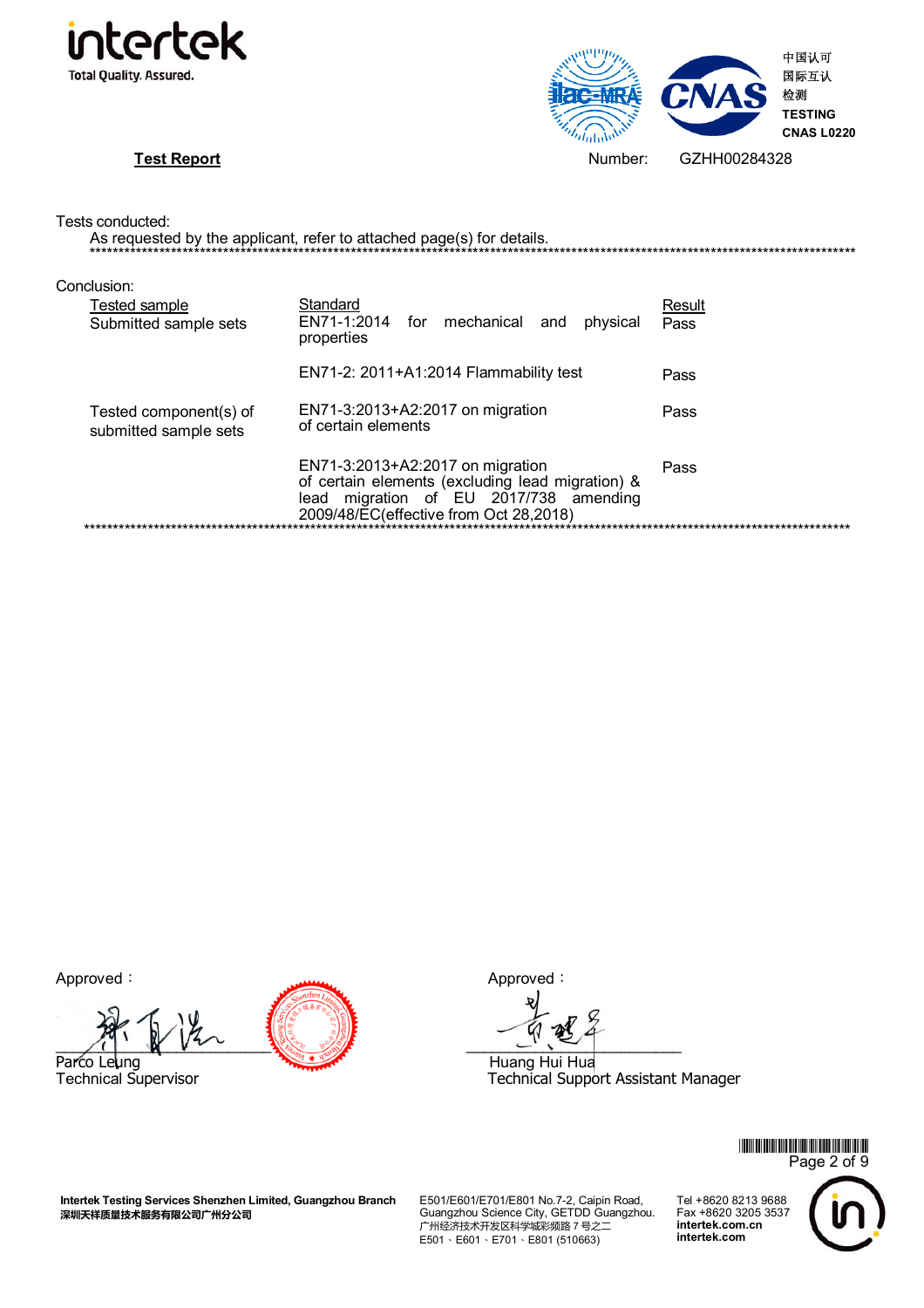



Test Report **Test Report Number:** GZHH00284328

Tests Conducted

1 Physical and Mechanical Tests

As per European Standard on Safety of toys EN71-1:2014

 The submitted samples were undergone the following abuse tests:

| <u>Test</u>         | Clause  | Parameter        |
|---------------------|---------|------------------|
| Torque test         | 8.3     | 0.34 Nm          |
| <b>Tension test</b> | 8.4.2.1 | 90 <sub>N</sub>  |
| Drop test           | 8.5     | 850 mm x 5 times |
| Impact test         | 8.7     | 1 kg             |
| Compression test    | 8.8     | 110 <sub>N</sub> |

| Clause | Testing Items                                                                           | Assessment |
|--------|-----------------------------------------------------------------------------------------|------------|
| 4      | General requirements                                                                    |            |
| 4.1    | Material                                                                                | P          |
| 4.2    | Assembly                                                                                | <b>NA</b>  |
| 4.3    | Flexible plastic sheeting                                                               | <b>NA</b>  |
| 4.4    | Toy bags                                                                                | NA.        |
| 4.5    | Glass                                                                                   | <b>NA</b>  |
| 4.6    | <b>Expanding materials</b>                                                              | NA.        |
| 4.7    | Edges                                                                                   | P          |
| 4.8    | Points and metallic wires                                                               | P          |
| 4.9    | Protruding parts                                                                        | <b>NA</b>  |
| 4.10   | Parts moving against each other                                                         | NA         |
| 4.11   | Mouth actuated toys and other toys intended to be put in the mouth                      | <b>NA</b>  |
| 4.12   | <b>Balloons</b>                                                                         | <b>NA</b>  |
| 4.13   | Cords of toy kites and other flying toys                                                | <b>NA</b>  |
| 4.14   | Enclosures                                                                              | <b>NA</b>  |
| 4.15   | Toys intended to bear the mass of a child                                               | NA.        |
| 4.16   | Heavy immobile toys                                                                     | <b>NA</b>  |
| 4.17   | Projectiles                                                                             | <b>NA</b>  |
| 4.18   | Aquatic toys and inflatable toys                                                        | NA         |
| 4.19   | Percussion caps specifically designed for use in toys and toys using<br>percussion caps | NA.        |
| 4.20   | Acoustics                                                                               | P          |
| 4.21   | Toys containing non-electrical heat source                                              | <b>NA</b>  |
| 4.22   | Small balls                                                                             | <b>NA</b>  |
| 4.23   | Magnets                                                                                 | <b>NA</b>  |
| 4.24   | Yo-yo balls                                                                             | NA.        |
| 4.25   | Toys attached to food                                                                   | <b>NA</b>  |

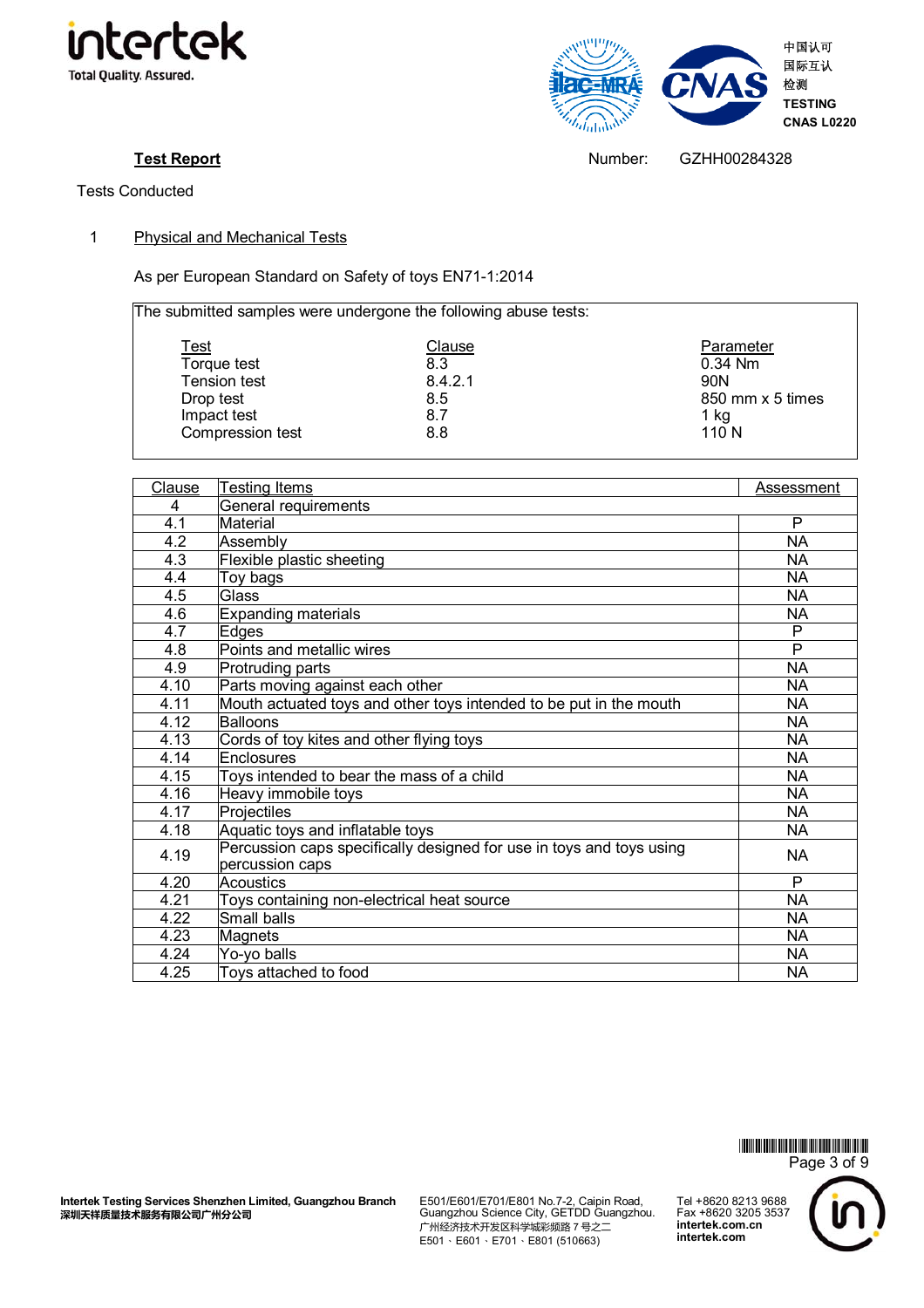



**Test Report Number:** GZHH00284328

Tests Conducted

| Clause           | Testing Items                                                                                | Assessment      |
|------------------|----------------------------------------------------------------------------------------------|-----------------|
| 5                | Toys intended for children under 36 months                                                   |                 |
| $\overline{5.1}$ | General requirements                                                                         | $\overline{P}$  |
| 5.2              | Soft-filled toys and soft-filled parts of a toy                                              | <b>NA</b>       |
| $\overline{5.3}$ | Plastic sheeting                                                                             | $\overline{NA}$ |
| 5.4              | Cords, chains and electrical cables in toys                                                  | <b>NA</b>       |
| 5.5              | Liquid filled toys                                                                           | <b>NA</b>       |
| 5.6              | Speed limitation of electrically-driven ride-on toys                                         | <b>NA</b>       |
| $\overline{5.7}$ | Glass and porcelain                                                                          | <b>NA</b>       |
| 5.8              | Shape and size of certain toys                                                               | $\overline{P}$  |
| 5.9              | Toys comprising monofilament fibres                                                          | <b>NA</b>       |
| 5.10             | Small balls                                                                                  | $\overline{P}$  |
| 5.11             | Play figures                                                                                 | <b>NA</b>       |
| 5.12             | Hemispheric-shaped toys                                                                      | <b>NA</b>       |
| 5.13             | Suction cups                                                                                 | $\overline{NA}$ |
| 5.14             | Straps intended to be worn fully or partially around the neck                                | <b>NA</b>       |
| 6                | Packaging                                                                                    | $\overline{P}$  |
| $\overline{7}$   | Warnings, markings and instructions for use                                                  |                 |
| 7.1              | General                                                                                      | P               |
| $\overline{7.2}$ | Toys not intended for children under 36 months                                               | <b>NA</b>       |
| 7.3              | Latex balloons                                                                               | <b>NA</b>       |
| 7.4              | <b>Aquatic toys</b>                                                                          | <b>NA</b>       |
| 7.5              | <b>Functional toys</b>                                                                       | <b>NA</b>       |
| 7.6              | Hazardous sharp functional edges and points                                                  | <b>NA</b>       |
| 7.7              | Projectiles                                                                                  | N <sub>A</sub>  |
| $7.\overline{8}$ | Imitation protective masks and helmets                                                       | <b>NA</b>       |
| 7.9              | Toy kites                                                                                    | <b>NA</b>       |
| 7.10             | Roller skates, inlineskates and skateboards and certain other ride-on toys                   | <b>NA</b>       |
| 7.11             | Toys intended to be attached to strung across a cradle, cot, or<br>perambulator              | <b>NA</b>       |
| 7.12             | Liquid-filled teethers                                                                       | <b>NA</b>       |
| 7.13             | Percussion caps specifically designed for use in toys                                        | N <sub>A</sub>  |
| 7.14             | <b>Acoustics</b>                                                                             | <b>NA</b>       |
| 7.15             | Toy bicycles                                                                                 | <b>NA</b>       |
| 7.16             | Toys intended to bear the mass of a child                                                    | <b>NA</b>       |
| 7.17             | Toys comprising monofilament fibres                                                          | <b>NA</b>       |
| 7.18             | Toy scooters                                                                                 | <b>NA</b>       |
| 7.19             | Rocking horses and similar toys                                                              | N <sub>A</sub>  |
| 7.20             | Magnetic/electrical experimental sets                                                        | <b>NA</b>       |
| 7.21             | Toys with electrical cables exceeding 300 mm in length                                       | <b>NA</b>       |
| 7.22             | Toys with cords or chains intended for children of 18 months and over but<br>under 36 months | <b>NA</b>       |

Remark: P = Pass NA = Not Applicable

\*GZHJ284328\* Page 4 of 9 Tel +8620 8213 9688 Fax +8620 3205 3537 **intertek.com.cn intertek.com**

\*\*\*\*\*\*\*\*\*\*\*\*\*\*\*\*\*\*\*\*\*\*\*\*\*\*\*\*\*\*\*\*\*\*\*\*\*\*\*\*\*\*\*\*\*\*\*\*\*\*\*\*\*\*\*\*\*\*\*\*\*\*\*\*\*\*\*\*\*\*\*\*\*\*\*\*\*\*\*\*\*\*\*\*\*\*\*\*\*\*\*\*\*\*\*\*\*\*\*\*\*\*\*\*\*\*\*\*\*\*\*\*\*\*\*\*\*\*\*\*\*\*\*\*\*\*\*\*\*\*\*\*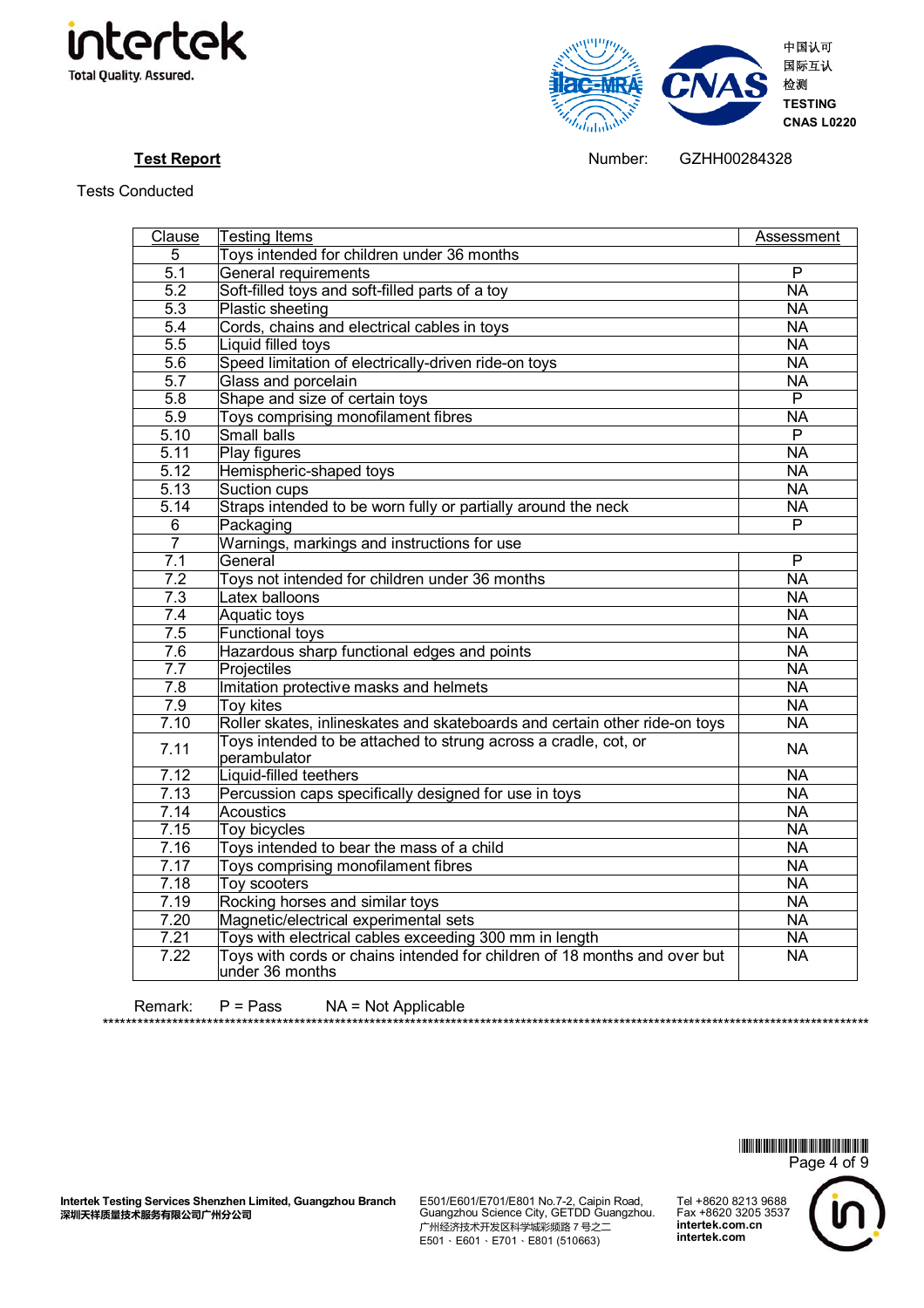



**Test Report** Number: GZHH00284328

- Remark: Additional information according to the Toy Safety Directives 2009/48/EC requirement. These information also appears as a note within the EN71 but are not standard requirements:
- 1. Marking

The manufacturer's and importer's name, registered trade name or registered trade mark, the address and the CE-marking shall be indicated on the toy or, where that is not possible, on its packaging or in a document accompany the toy. In addition, manufacturers shall ensure that their toys bear a type, batch, serial or model number or other element allowing their identification, or where the size or nature of the toy does not allow it, that the required information is provided on the packaging or in a document accompanying the toy.

- Manufacturer's name was missed.
- Manufacturer's address was missed.
- Importer's name was missed.
- Importer's address was missed.
- Product identification code was missed.
- CE marking was on the packaging.

2. Cleaning instruction

A toy intended for use by children under 36 months must be designed and manufactured in such a way that it can be cleaned. The toy shall fulfill the safety requirements also after having been cleaned in accordance with this point and the manufacturer's instructions. The manufacturer should, if applicable, provided instructions on how the toy has to be cleaned.

After checking, the cleaning instruction was not found on the submitted samples.

Date sample received : May 29, 2018, Jun 08, 2018 & Jun 19, 2018 Testing period : May 29, 2018 to May 31, 2018

2 Flammability Test

As per European Standard on Safety of Toys EN71-2:2011+A1:2014

| Clause | Testing Items                                                         | Assessment |
|--------|-----------------------------------------------------------------------|------------|
| 4.1    | <b>General</b>                                                        |            |
| 4.2    | Toys to be worn on the head                                           | NA         |
| 4.3    | Toy disguise costumes and toys intended to be worn by a child in play | NΑ         |
| 4.4    | Toys intended to be entered by a child                                | NA         |
| 4.5    | Soft filled toys                                                      | NΑ         |

Remark:  $P = Pass$   $NA = Not Applicable$ 

| Date sample received :  | May 29, 2018                 |
|-------------------------|------------------------------|
| Testing period :        | May 29, 2018 to May 31, 2018 |
| *********************** |                              |

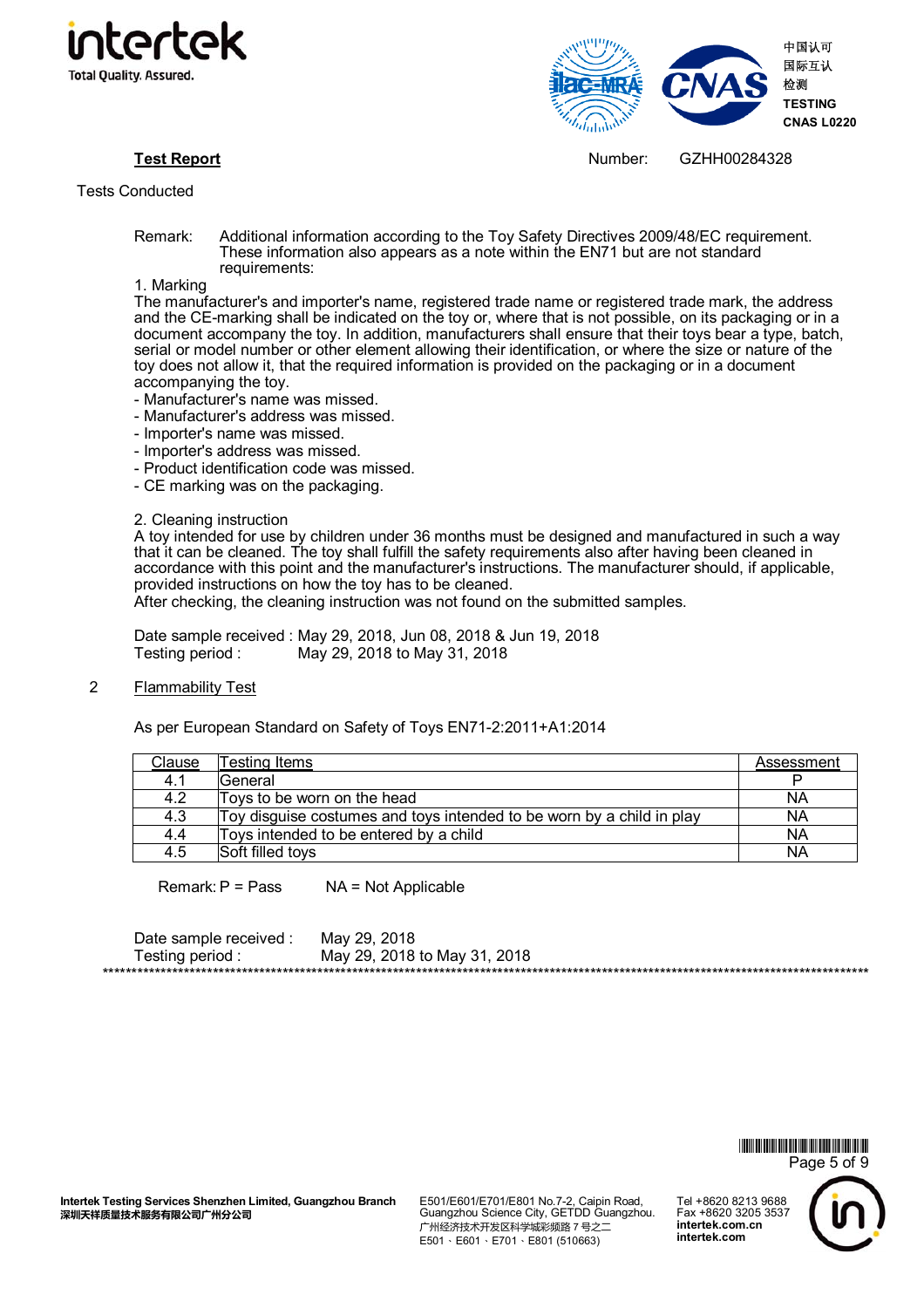

# 3 19 Toxic Element Migration Test

## (A) Test Result

As per EN71-3:2013+A2:2017 and followed by Inductively Coupled Plasma Atomic Emission Spectrometry

Category (III): Scraped-off toy material

|                                        | Result (mg/kg)          | Reporting       |                 |
|----------------------------------------|-------------------------|-----------------|-----------------|
| Element                                | <b>Tested Component</b> | <u>Limit</u>    | Limit           |
|                                        | $(1)$ to $(30)$         | (mq/kg)         | (mg/kg)         |
| Aluminium (AI)                         | $\overline{ND}$         | 300             | 70000           |
| Antimony (Sb)                          | <b>ND</b>               | 10              | 560             |
| Arsenic (As)                           | <b>ND</b>               | 10              | 47              |
| Barium (Ba)                            | <b>ND</b>               | 10              | 18750           |
| Boron $(B)$                            | ND                      | 50              | 15000           |
| Cadmium (Cd)                           | <b>ND</b>               | 5               | $\overline{17}$ |
| Chromium (III) (Cr III)                | <b>ND</b>               | $\overline{10}$ | 460             |
| ++<br>Chromium (VI) (Cr VI)            | <b>ND</b>               | 0.1             | 0.2             |
| Cobalt (Co)                            | $\overline{ND}$         | 10              | 130             |
| Copper (Cu)                            | <b>ND</b>               | 10              | 7700            |
| Lead (Pb)                              | <b>ND</b>               | 10              | 160/23ø         |
| Manganese (Mn)                         | <b>ND</b>               | 10              | 15000           |
| Mercury (Hg)                           | $\overline{ND}$         | $\overline{10}$ | 94              |
| Nickel (Ni)                            | <b>ND</b>               | 10              | 930             |
| Selenium (Se)                          | $\overline{ND}$         | 10              | 460             |
| Strontium (Sr)                         | $\overline{ND}$         | 100             | 56000           |
| Tin (Sn)                               | <b>ND</b>               | 2.5             | 180000          |
| Organic tin <sup>++</sup>              | <b>ND</b>               | 2.0             | 12              |
| $\overline{Z}$ inc ( $\overline{Z}$ n) | ND                      | 100             | 46000           |

Remark : mg/kg = milligram per kilogram

++ = Unless the test results were marked with "#" or "∆", Chromium (III) & Chromium (VI) and Organic tin contents were not directly determined and were derived from migration results of total chromium and tin respectively.

- Organic tin test result was expressed as tributyl tin.

 $ND = Not detected$ 

ø = The new lead migration limit [(2.0mg/kg for Category (I), 0.5mg/kg for category (II) and 23 mg/kg for Category (III)] were quoted from directive (EU) 2017/738 amending 2009/48/EC effective from 28 October 2018. \*\*\*\*\*\*\*\*\*\*\*\*\*\*\*\*\*\*\*\*\*\*\*\*\*\*\*\*\*\*\*\*\*\*\*\*\*\*\*\*\*\*\*\*\*\*\*\*\*\*\*\*\*\*\*\*\*\*\*\*\*\*\*\*\*\*\*\*\*\*\*\*\*\*\*\*\*\*\*\*\*\*\*\*\*\*\*\*\*\*\*\*\*\*\*\*\*\*\*\*\*\*\*\*\*\*\*\*\*\*\*\*\*\*\*\*\*\*\*\*\*\*\*\*\*\*\*\*\*\*\*\*



E501/E601/E701/E801 No.7-2, Caipin Road, Guangzhou Science City, GETDD Guangzhou. 广州经济技术开发区科学城彩频路 7 号之二 E501、E601、E701、E801 (510663)



**Test Report** Number: GZHH00284328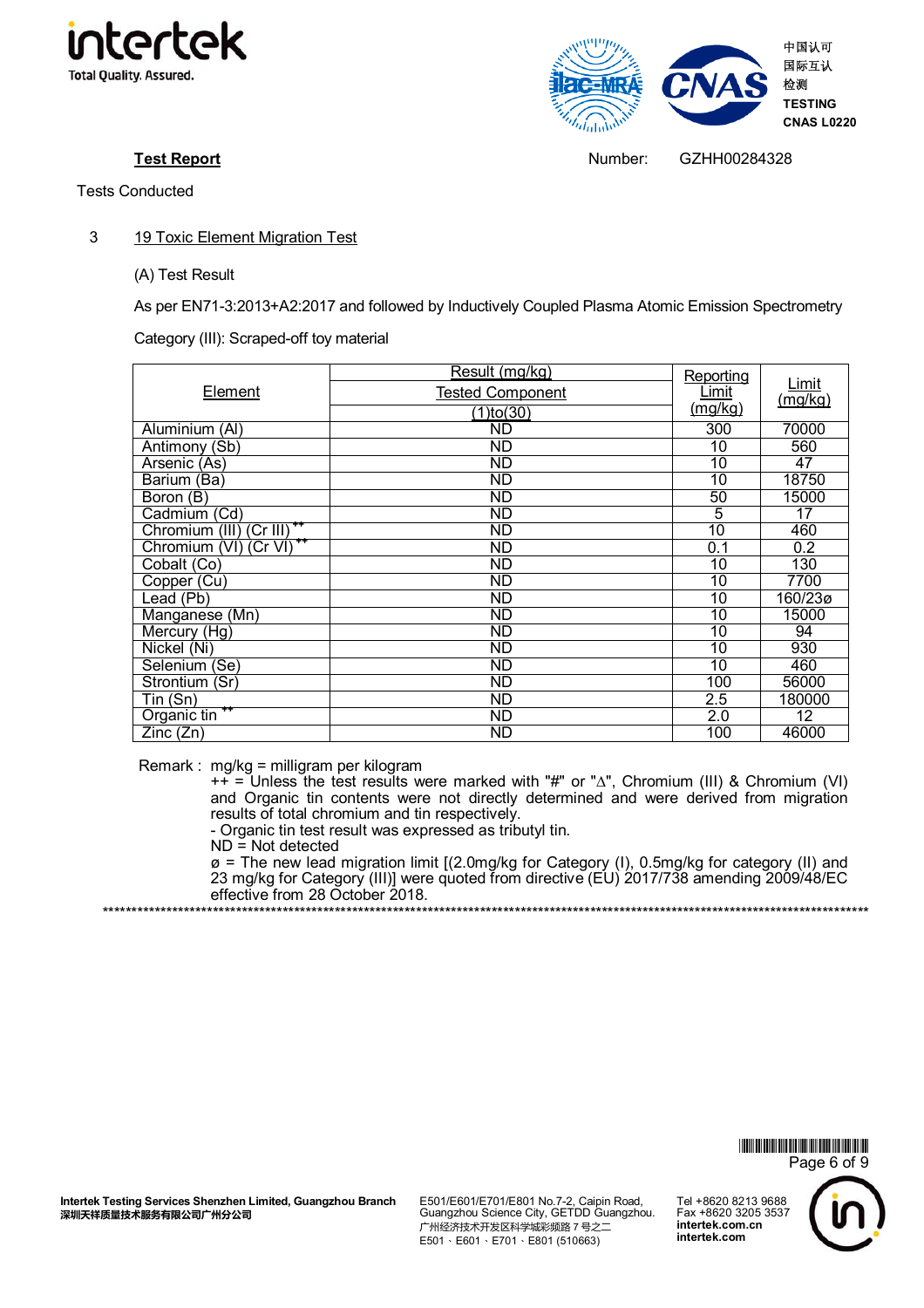



**Test Report** Number: GZHH00284328

Tested Components:

- (1) Navy soft plastic (octopus).<br>(2) Light blue soft plastic (fish).
- (2) Light blue soft plastic (fish).<br>(3) Cyan soft plastic (coccinella
- (3) Cỹan soft plastic (coccinella septempunctata).<br>(4) Dull blue soft plastic (whale).<br>(5) Fuchsia coating on soft plastic (pattern of wate
- Dull blue soft plastic (whale).
- (5) Fuchsia coating on soft plastic (pattern of watering pot) (sample weight: 10.3mg).<br>(6) Deep green soft plastic (hippo).
- (6) Deep green soft plastic (hippo).<br>(7) Light green soft plastic (penguir
- (7) Light green soft plastic (penguin).<br>(8) Peach soft plastic (rhinoceros).
- (8) Peach soft plastic (rhinoceros).<br>(9) Deep red soft plastic (crab).
- $(9)$  Deep red soft plastic (crab).<br> $(10)$  Yellow coating on soft plasti
- (10) Yellow coating on soft plastic (chips) (sample weight: 33.6mg).<br>(11) Fuchsia soft plastic (hippo).
- Fuchsia soft plastic (hippo).
- (12) Hot pink soft plastic (potted plant).
- (13) Green coating on soft plastic (strawberry) (sample weight: 15.2mg).<br>(14) White soft plastic (dog).<br>(15) Black coating on soft plastic (football) (sample weight: 28.1mg).
- White soft plastic (dog).
- (15) Black coating on soft plastic (football) (sample weight: 28.1mg).
- (16) Dull orange soft plastic (fish).<br>(17) Light orange soft plastic (sma
- (17) Light orange soft plastic (small fish).<br>(18) Orange coating on soft plastic (mout
- (18) Orange coating on soft plastic (mouth of duck) (sample weight: 25.3mg).<br>(19) Yellow soft plastic (duck).
- (19) Yellow soft plastic (duck).<br>(20) Dull yellow soft plastic (ch
- $(20)$  Dull yellow soft plastic (chick).<br>(21) Black soft plastic (penguin).
- (21) Black soft plastic (penguin).<br>(22) Deep brown soft plastic (mo
- (22) Deep brown soft plastic (mouse).<br>(23) Dull purple soft plastic (hippo).
- (23) Dull purple soft plastic (hippo).
- (24) Grey soft plastic (shark).<br>(25) Light brown plastic (hot c
- (25) Light brown plastic (hot dog).<br>(26) Flesh color soft plastic (pig).
- (26) Flesh color soft plastic (pig).<br>(27) Buff soft plastic (snail).
- Buff soft plastic (snail).
- (28) Blue coating on soft plastic (base of boat) (sample weight: 44.6mg).<br>(29) Purple soft plastic (cake).<br>(30) Light purple soft plastic (lion).
- Purple soft plastic (cake).
- Light purple soft plastic (lion).

Remark: As requested by the applicant, toxic elements content test were conducted only components listed in this report. Other components were not tested.

(B) Categories of various toy materials

Category I: Dry, brittle, powder like or pliable

Solid toy material from which powder-like material is released during playing and semi-solid materials that may also leave residues on the hands during play. The material can be ingested. Contamination of the hands with the material may contribute to the oral exposure of the material. (e.g. the cores of colouring pencils, chalk, crayons, modelling clays and plaster).

\*\*\*\*\*\*\*\*\*\*\*\*\*\*\*\*\*\*\*\*\*\*\*\*\*\*\*\*\*\*\*\*\*\*\*\*\*\*\*\*\*\*\*\*\*\*\*\*\*\*\*\*\*\*\*\*\*\*\*\*\*\*\*\*\*\*\*\*\*\*\*\*\*\*\*\*\*\*\*\*\*\*\*\*\*\*\*\*\*\*\*\*\*\*\*\*\*\*\*\*\*\*\*\*\*\*\*\*\*\*\*\*\*\*\*\*\*\*\*\*\*\*\*\*\*\*\*\*\*\*\*\*

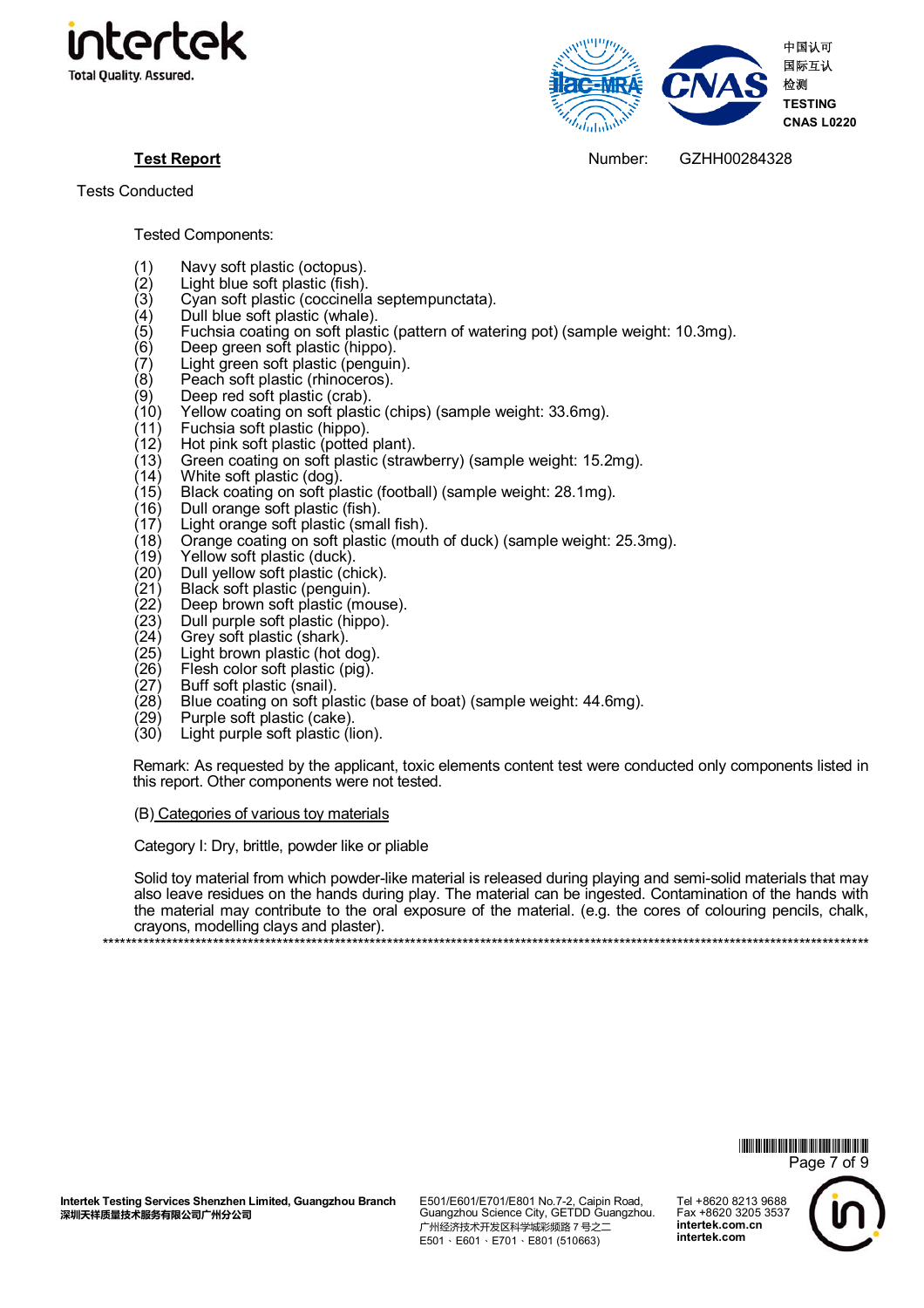



**Test Report** Number: GZHH00284328

Tests Conducted

Category II: Liquid or sticky

Fluid or viscous toy material, which can be ingested or to which dermal exposure may occur during playing. (e.g. liquid paints, finger paints, liquid ink in pens, glue sticks, slimes, bubble solution).

Category III: Scraped-off

Solid toy material with or without a coating, which can be ingested as a result of biting, tooth scraping, sucking or licking. (e.g. coatings, lacquers, plastics, paper, textiles, glass, ceramic, metallic, wooden, bone, leather and other materials).

Date sample received: May 29, 2018 Testing period: May 29, 2018 to Jun 01, 2018 \*\*\*\*\*\*\*\*\*\*\*\*\*\*\*\*\*\*\*\*\*\*\*\*\*\*\*\*\*\*\*\*\*\*\*\*\*\*\*\*\*\*\*\*\*\*\*\*\*\*\*\*\*\*\*\*\*\*\*\*\*\*\*\*\*\*\*\*\*\*\*\*\*\*\*\*\*\*\*\*\*\*\*\*\*\*\*\*\*\*\*\*\*\*\*\*\*\*\*\*\*\*\*\*\*\*\*\*\*\*\*\*\*\*\*\*\*\*\*\*\*\*\*\*\*\*\*\*\*\*\*\*



**Intertek Testing Services Shenzhen Limited, Guangzhou Branch**  深圳天祥质量技术服务有限公司广州分公司